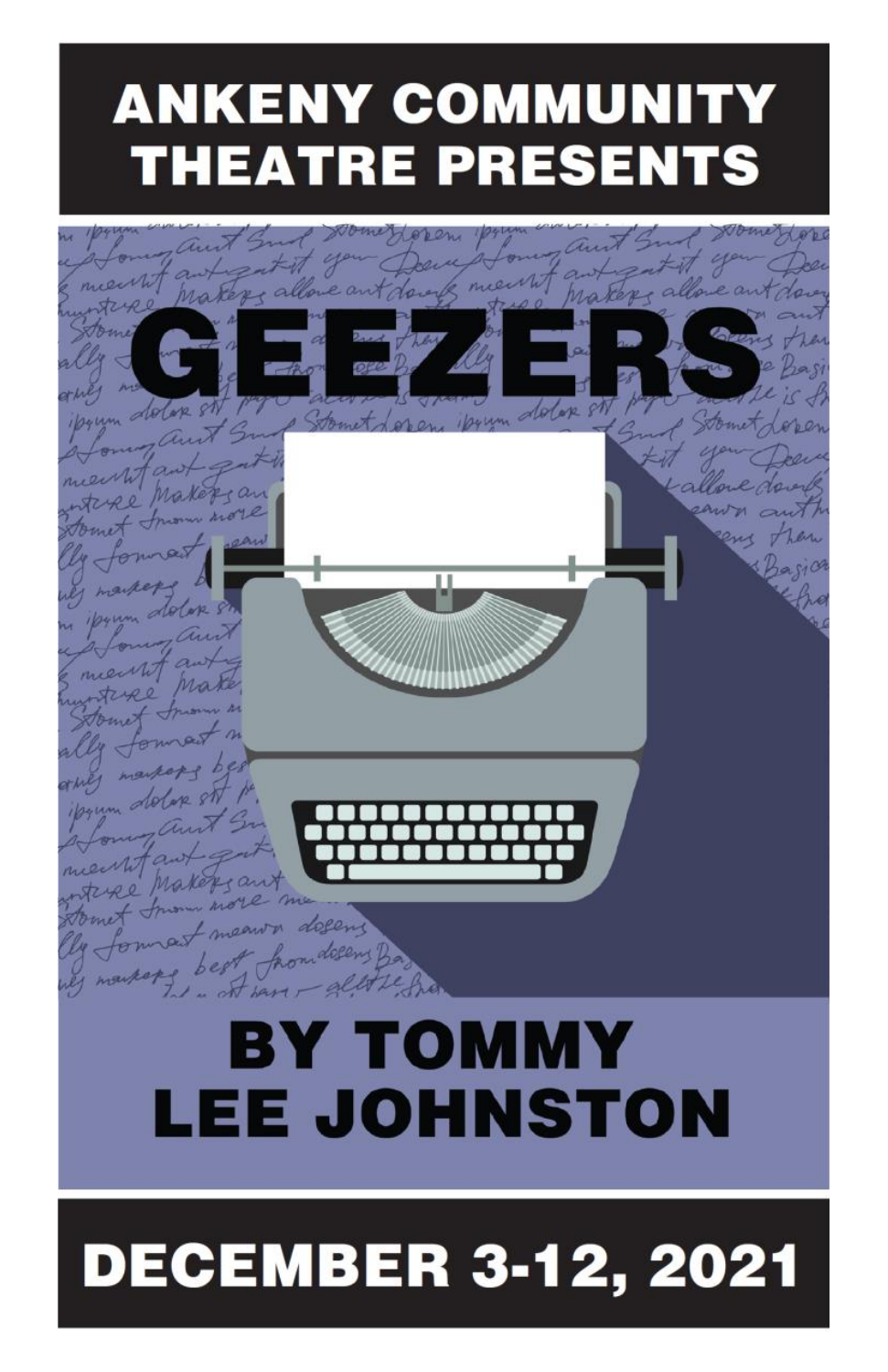## *Geezers* **In Order of Appearance**

| Gina                     | <b>Beth Feilmeier</b>            |
|--------------------------|----------------------------------|
| Ray                      | Arlen Daleske                    |
| Jack                     | <b>Troy Gould</b>                |
| Emily                    | Barb Wagner                      |
| Neil                     | Dan Chase*                       |
| Kate                     | Anne Claes                       |
| Jenny                    | Crystal Winklepleck <sup>*</sup> |
| <b>Recollection Kate</b> | Adriann Arrington*               |
| Recollection Neil/Ray    | <b>Todd Reed</b>                 |
|                          | *ACT Debut                       |

## Time: Summer of 2010 Place: Maple Leaf Retirement Community

There will be a 15 minute intermission.

The videotaping or making of electronic or other audio and/or visual recordings of this production is strictly Prohibited under copyright law.

*Geezers* is produced by special arrangement with The Dramatic Publishing Company of Woodstock, Illinois.



1932 SW 3rd Street, Ankeny ankenycommunitytheatre.com Reservations: ankenycommunitytheatre.com or call Midwestix at (515)244-2771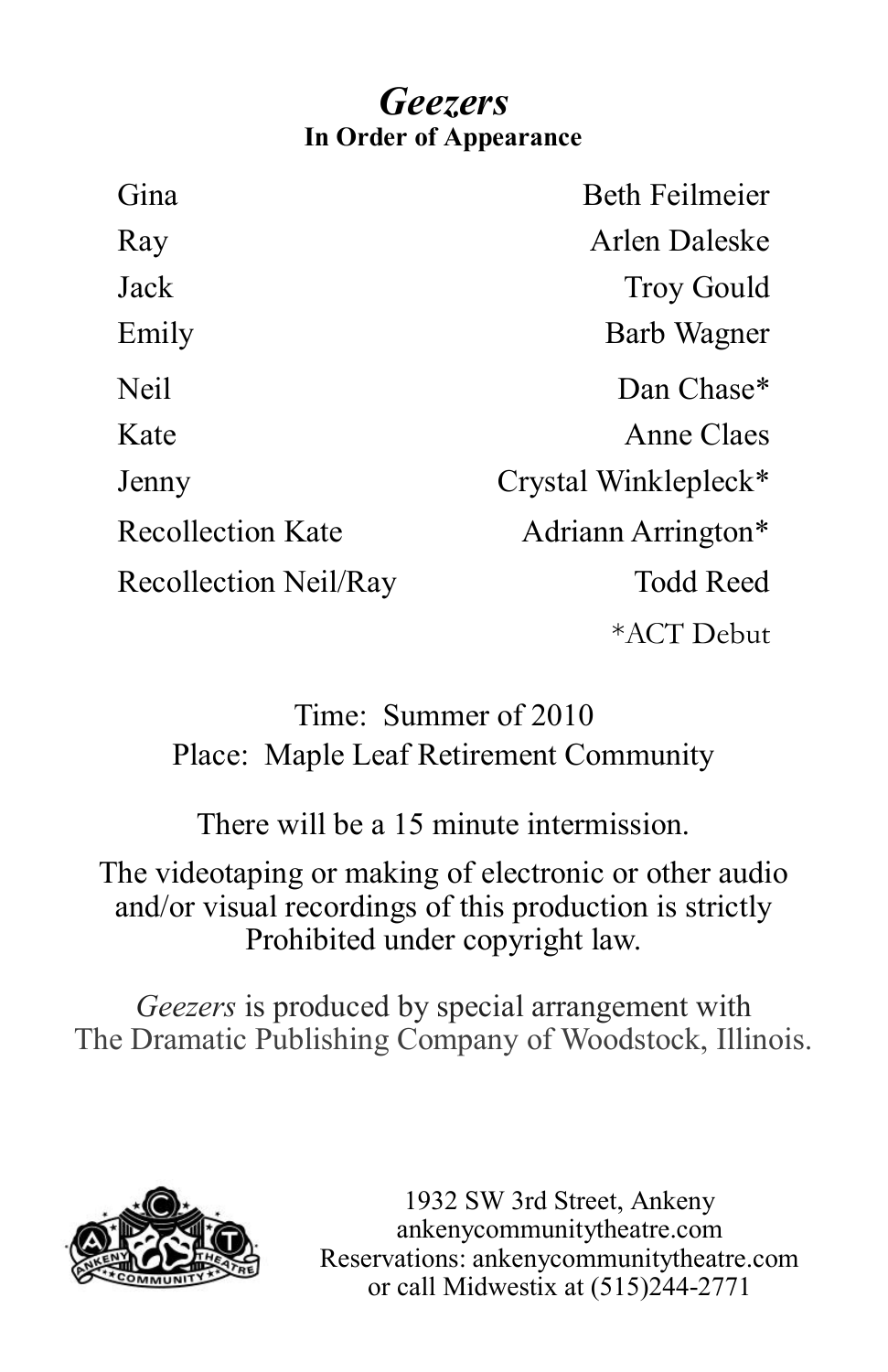## **Production Team**

| Director                  | Lisa Gould                                                                           |
|---------------------------|--------------------------------------------------------------------------------------|
| <b>Assistant Director</b> | Corinn Brush                                                                         |
| Producer                  | Abby Martin                                                                          |
| Set Designer              | Frank Sposeto III                                                                    |
| Light Design/Technician   | Abby Martin                                                                          |
| Sound Design/Technician   | Abby Martin                                                                          |
| <b>ASL Consultant</b>     | Lauren Mills                                                                         |
| Music Consultant          | Alison Buechler                                                                      |
| Seamstress                | Cheryl Clark                                                                         |
| Playbill                  | Lynn Arterburn                                                                       |
| Show Art                  | "Mouse" Gould                                                                        |
| Photographer              | Lisa Wagner                                                                          |
| Show Logo                 | Nicole Titus                                                                         |
| Marketing                 | Doug Arterburn, Lynn Arterburn,<br>Stacie Bendixen, Lauren Mills,<br>Cassie Twichell |

## **2021 - 2022 ACT Board of Directors**

Co-President - Cheryl Clark Co-President - Ali Kirwen

Stacie Bendixen<br>
Brad Church<br>
Joe Kirwen<br>
Anna Sunstron Devyn Henson Jim Leeper Maia Talarico Scott Hamilton Janet Tuttle

Brad Church Joe Kirwen Anna Sunstrom

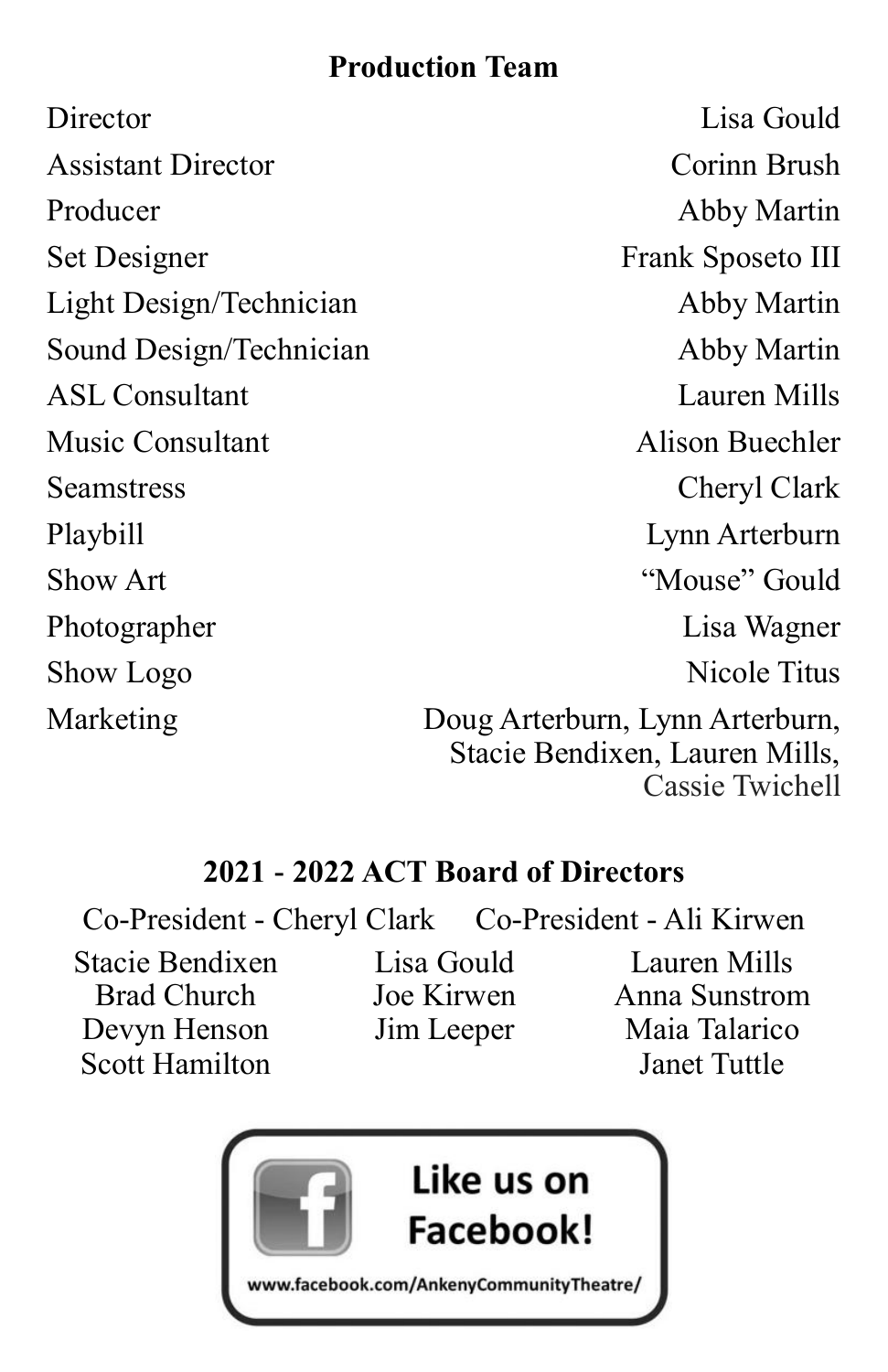## **Biographies**



**Adriann Arrington** (Recollection Kate) is appearing for the first time on the ACT stage. She performed in her first show since high school this past spring when she played Jeanie in *The Full Monty* at ACTORS. Adriann was the stage manager for *A Piece of My Heart*. In her spare time, Adriann loves to sing, draw, paint, watch movies, read, and spend quality time with her boyfriend, Bobby, and her best friend, Emily. Adriann is beyond excited to be appearing in this show and can't wait to see what the future holds.



**Dan Chase** (Neil) may be new to ACT but he certainly is no stranger to the world of acting. He has appeared on numerous stages around Iowa (Des Moines Playhouse, Urbandale Community Theatre, Theater...for a Change, Drama Workshop, and Repertory Theater of Iowa). He has also done voice acting (Iowa Lottery and Farm Bureau), oncamera work (Casey's Pizza-To-Go, Wells Fargo Bank, Farm Bureau), and appeared in a feature film. Dan's hobbies include cycling, camping, traveling, listening to jazz, and following the Chicago Cubs. He is a retired vocal music teacher of thirty years.



**Anne Claes** (Kate) was a member of *The Perfect Rendezvous* cast who helped reopen ACT in August after more than a year's shutdown. She has appeared in numerous ACT shows in the past. In addition to being on stage, Anne also serves as a volunteer on ACT's Education Committee. She loves to bake - her chocolate chip cookies are always a hit with our casts, crew, and audiences! Anne is a paraeducator for Johnston Community Schools.



**Arlen Daleske** (Ray) first performed on ACT's stage as Frank in *Over the River and Through the Woods*. He has also been in productions in New Providence, Iowa with the Roundhouse Players. He co-wrote several scripts with Dennis Reece which have been performed there, including *Bed, Breakfast and Broadway* which can be found in Eldridge Publishing and has been performed in several states as well as abroad. Arlen enjoys golfing, writing, acting, and spending time with family. He has been married to his wife, Jean, for forty-four years.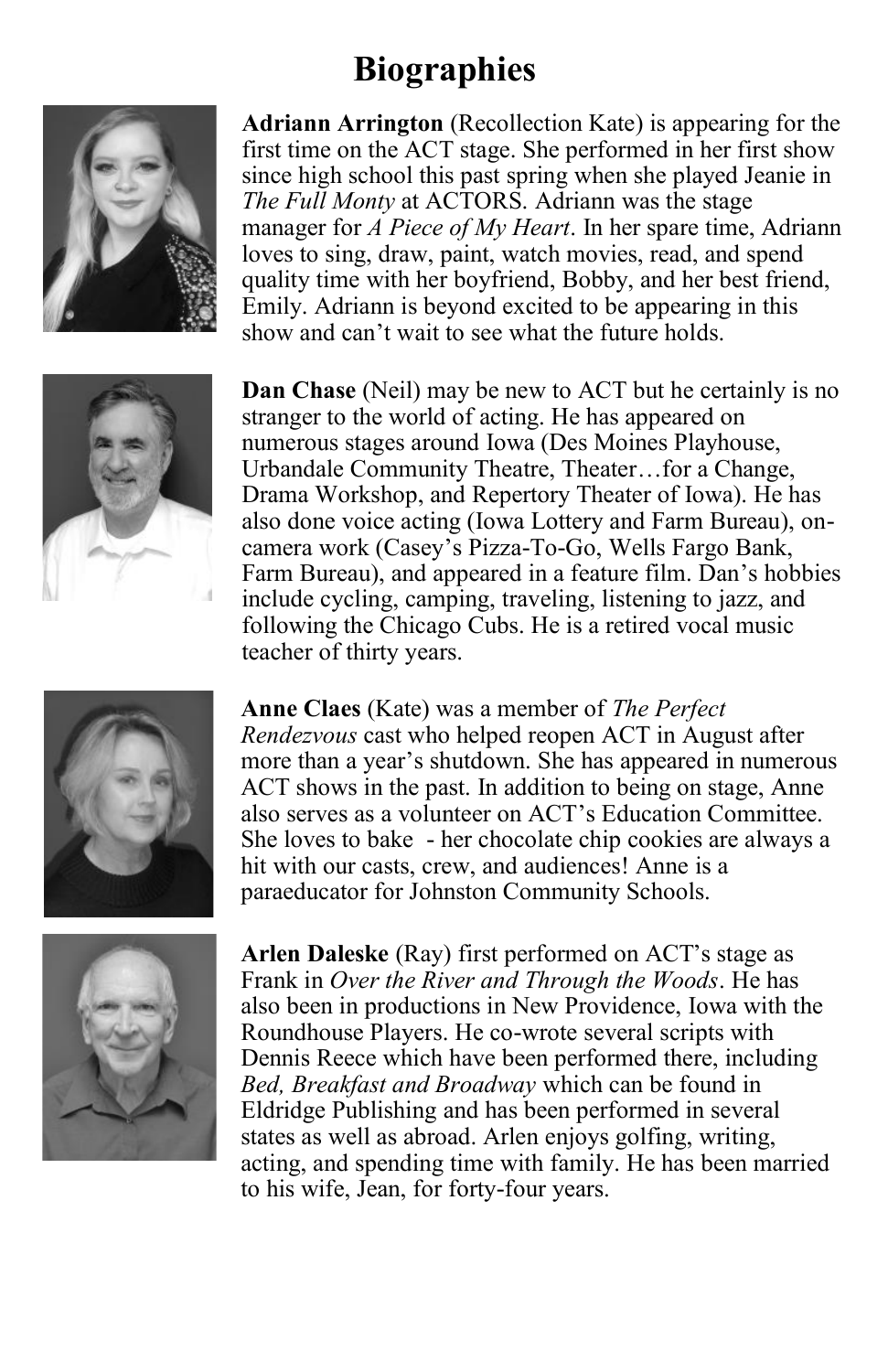

**Beth Feilmeier** (Gina) has appeared in numerous ACT shows. Her favorites are *Proof* (Catherine), *'Night, Mother*  (Jessie), and *Some Sweet Day* (Greta). She has received three ACT nominations for favorite actress and received one. She has also performed in a show in Cambridge. Beth loves baking, traveling, and dogs. She is employed by the State of Iowa.



**Troy Gould** (Jack) has appeared on stage at several Iowa theaters. Favorite shows include *Unnecessary Farce* and *Deathtrap* at ACT, *Vincent* at Pella Community Theatre, and *It's a Wonderful Life* and *A Few Good Men* at Newton Community Theatre. He enjoys watching NFL football, hanging with the family, and playing disc golf. Troy is a CFO at Serve Credit Union. He is married to Lisa and has two children, Jordan and Alexis.



**Todd Reed** (Recollection Neil/Ray) made his ACT debut back in 1998 when he performed in *The Silver Whistle.*  Since then he has been performing and directing at Boone Community Theatre. He has also performed with ACTORS, Judge Story, the Des Moines Playhouse, and the Cumberland Rose Players. He has served on the board of Story Theatre Company and been production manager and assistant production manager for several productions. Todd enjoys movies, reading, hiking, and playing with his eight grandchildren. He is the Assistant Community Coordinator for Timberland Village, an independent and assisted living facility in Story City.



**Barb Wagner** (Emily) last appeared on our stage as Mrs. Norquist in *Mom's Gift*. She has directed 14 shows at ACT – the most recent being *Don't Dress for Dinner* in 2020 right before the pandemic. Barb is the administrative assistant to the Director of Financial Aid at DMACC in Ankeny and is looking forward to retiring at the end of 2021. Residing in West Des Moines with her cat, Winnifred, this show is dedicated in memory of her husband, Don, and in honor of her 99-year-old mom, Doris Merrill. "Love you more".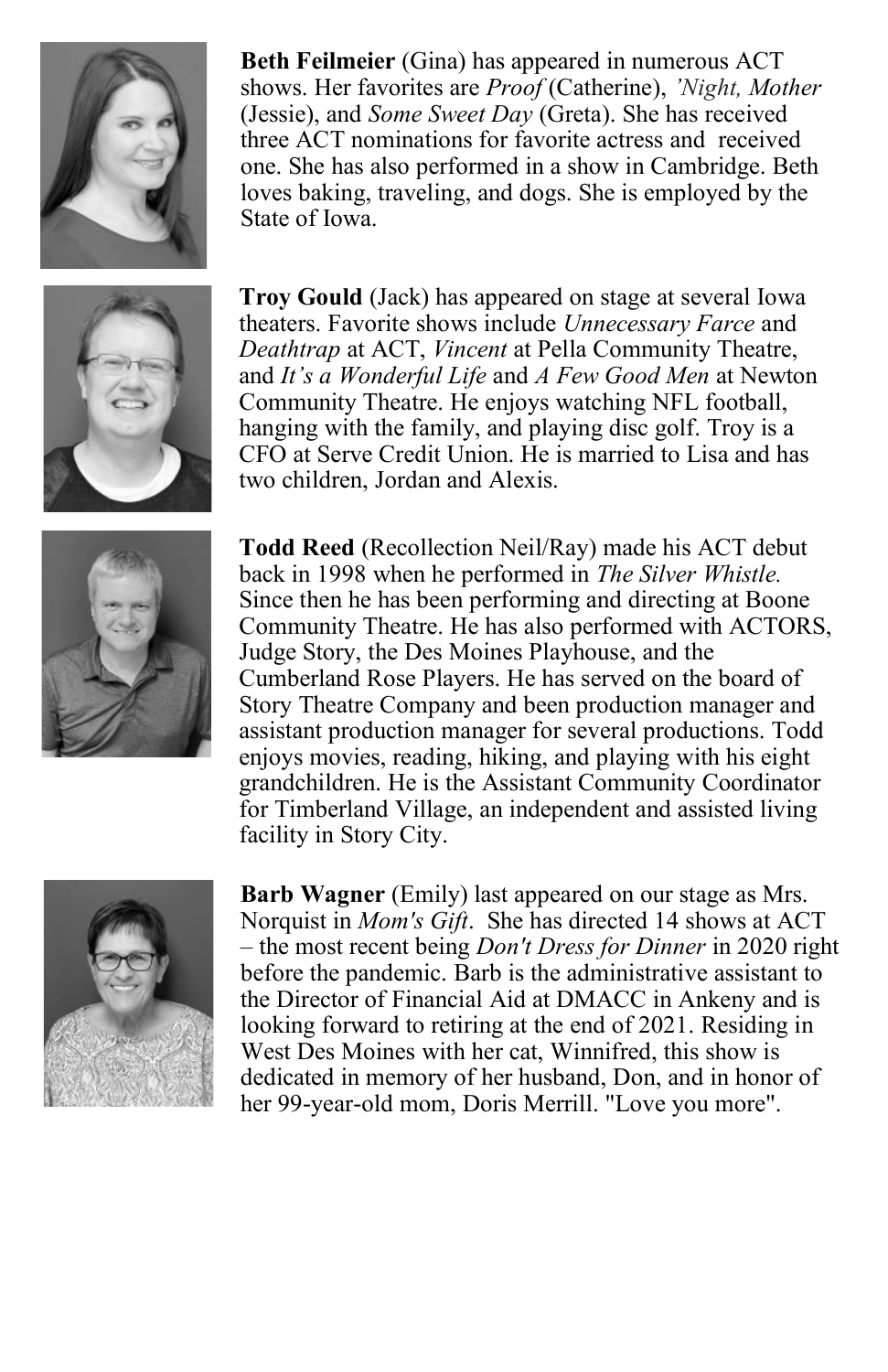

**Crystal Winklepleck** (Jenny) is back on stage after a twenty year absence. She has performed in numerous shows throughout the Omaha area, including *The Musical Comedy Murders of 1940's* as Nikki Crandall and in *Return to the Forbidden Planet* as Miranda. Crystal enjoys listening to true crime podcasts, online shopping, and binge watching documentaries. She is a Life Enrichment Coordinator at Edencrest Green Meadows in Johnston. She shares her beautiful life with her husband, Will, and their four sons.



**Lisa Gould** (Director) has served as producer (*Trouble with Cats*), stage manager (*Frankenstein*), assistant director (*A Few Good Men* and *A Piece of My Heart*), and director (*Dinner by Eight, Dead by Nine* and *'Night, Mother*). She has also appeared on ACT's stage in *Almost, Maine* and *Mom's Gift*. Lisa likes spending time with family and friends, going to her kids' activities, and watching movies. She and her husband, Troy, live in Johnston with their two children, Jordan and Alexis. Lisa works at Central Bank.



**Corinn Brush** (Producer) has appeared on ACT's stage in *Midsummer Night's Dream,* and *Mom's Gift* as well as the dinner theater, *Dinner at Eight, Dead by Nine*. She has also performed in *What to Expect When Expecting Your In-laws*  (Newton Community Theatre) and *Don't Dress for Dinner*  (ACTORS). When not at the theater, she enjoys kayaking camping, dancing, singing, traveling, and spending time with family and her dog, Buddy. Corinn is an associate for Johnston Community Schools as well as a night auditor for Marriott.



**Abby Martin** (Producer) served as the head of props during high school. She did the sound design and tech work for *A Piece of My Heart*. Abby's hobbies include reading, playing the guitar, and learning new things. She is a graduate student at Iowa State University and is excited to get involved at ACT.



## **AUDITIONS SET FOR AURA**

**Sunday, February 6 at 6:30 p.m. Monday, February 7 at 6:30 p.m. Show Dates: April 1-10, 2022**

**Director: Barb Wagner**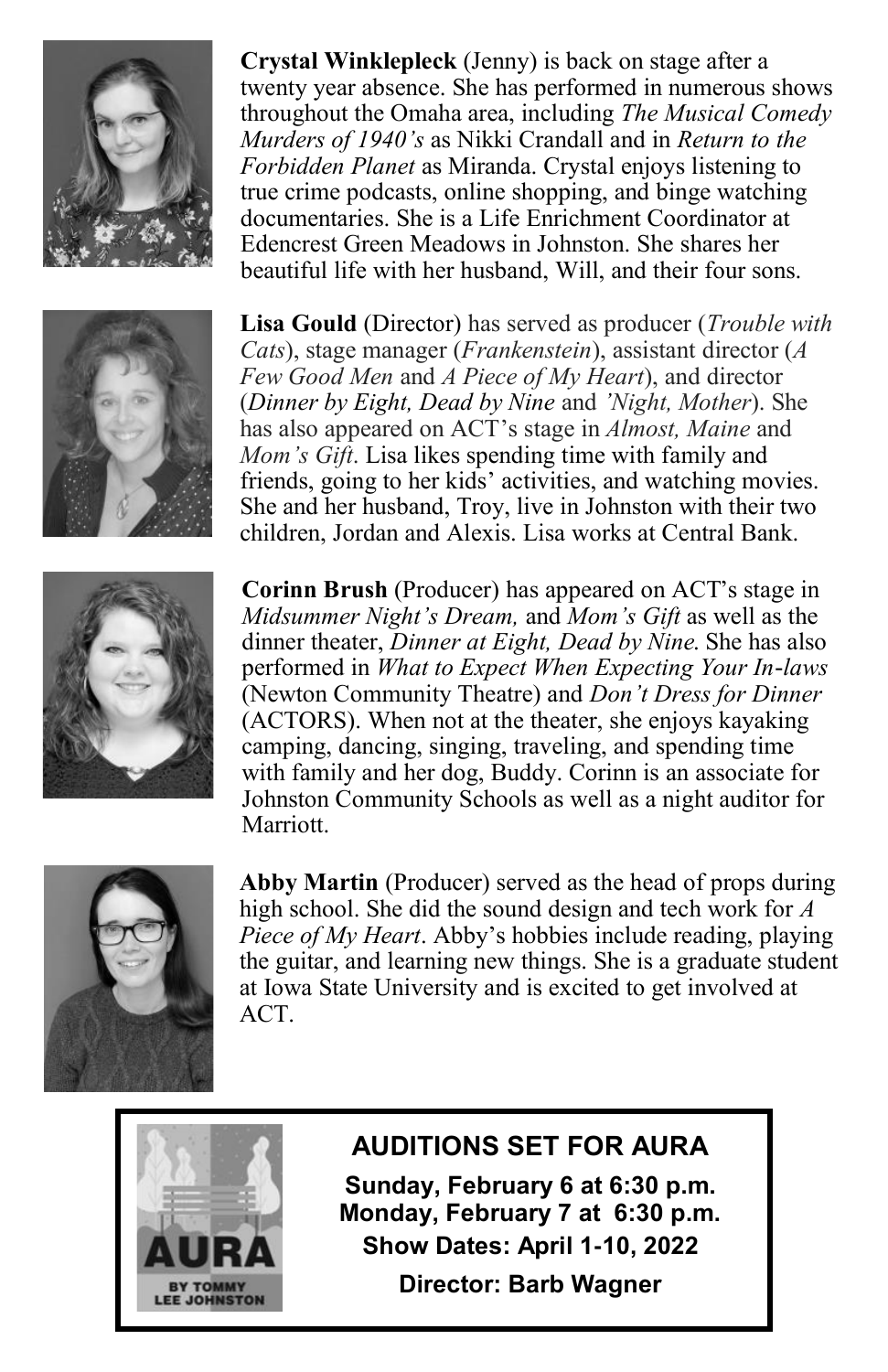## **2021 - 2022 Contributors**

Ankeny Community Theatre would like to thank the following individuals, businesses, and foundations for their generous support of our organization .

#### **Producer (\$1000+)**

DS Hamilton Christopher Lewis Debra Garner & John Richards Kimberly Spitzig Catherine Yung & Jeffrey Webb Richard Wilson

#### **Director (\$500 - \$999)**

Stacie Bendixen Lois & Dennis Kern Alison & Joe Kirwen Gail & Gene Lucht Sharon Hall & Kirk Reeder Barb Wagner

#### **Stage Manager (\$250 - \$499)**

Mary & David Bendixen Anne & John Claes Cheryl & Max Clark Vicki & Monte Engh

#### **Actor (\$100 - \$249)**

Megan Bendixen Rosie Bly Diane & Jim Bys Susan Casber Linda & James Collins Troy DeStigter Sheila & Dennis Dietz Mary Jo & Bob Frazier Ken Gregersen Betty & Rex Humke Deb & Dan Ivis Dawn Liekweg Heather & Chris Matson Doris Merrill Jo Ellen & Gary Nervig Kerry Jo Ostring Kathy & Dale Polson Joan & Tom Quinlin Georgene & Steve Raver Janet Tuttle Matt Tuttle Carolyn & Don Zuck

**Patron (\$20 - \$99)** Debra Abeyta Kathy & Chris Anthony Lynn & Doug Arterburn Merllene & Duane Bendixen Lexi & Bryan Beyer Joshua Brown Nancy Bunker Brad Church Sharon Dirks Rosemary Geiken Jean Hance Nanci Kimm Helmick Mary Johnson Sally & Wayne Kaalberg Jim Leeper Lauren Mills Joan Siezkowski Anna Sunstrom Amity & Josh Wagner Whitney & Matt Welp Jana Van Genderen David Veatch

#### **Business Friends**

Milller Way



**February 4-13, 2022 Rated R**

## JOIN US FOR OUR NEXT SHOW!

Four months ago, Jessie was a corporate lawyer. Today, she is trying to comfort a screaming newborn. Isolated in a suburb while her commuter husband works long hours, Jessie is desperate to talk to anyone. She meets a fellow new mom and